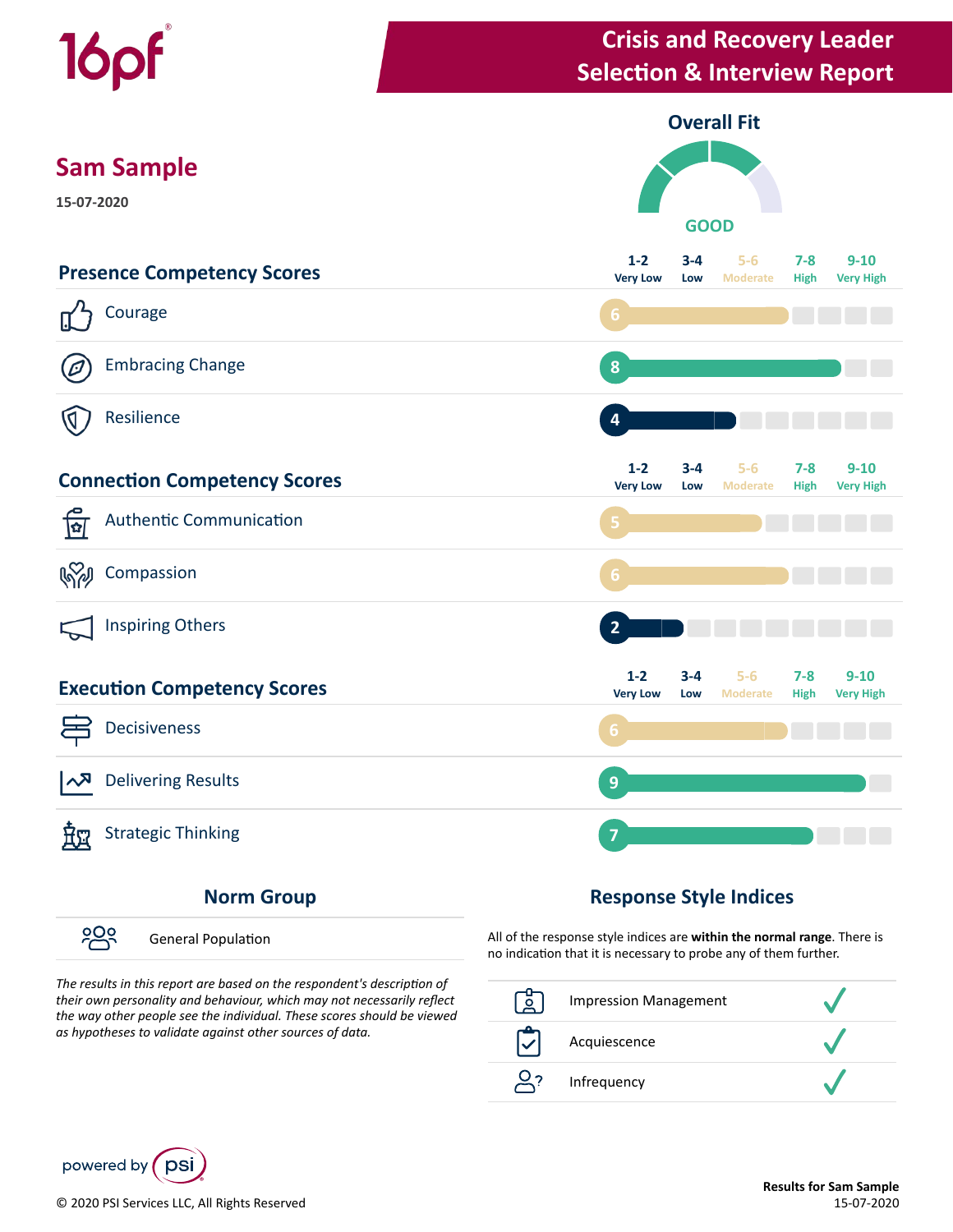# 16pf

### **Crisis and Recovery Leader Selection & Interview Report**

| <b>Presence Competencies</b>   | <b>Suggested Interview Probes</b>                                                                                                                                                                                                         |
|--------------------------------|-------------------------------------------------------------------------------------------------------------------------------------------------------------------------------------------------------------------------------------------|
| Courage                        | Describe a time when you held an unpopular opinion about a task or project at<br>work.<br>6<br>Describe a situation you when you did not feel confident.<br>٠                                                                             |
| <b>Embracing Change</b>        | Describe a time you successfully improved an existing process.<br>Tell me about a situation in which you had to make a change quickly.<br>8                                                                                               |
| Resilience                     | Give me an example of a stressful situation where you felt you weren't able to<br>remain calm.<br>Tell me about a situation where you felt discouraged about a particular task, but<br>managed to complete it.                            |
| <b>Connection Competencies</b> | <b>Suggested Interview Probes</b>                                                                                                                                                                                                         |
| Authentic                      | Describe a situation in which you were able to change your communication<br>$\bullet$<br>approach based on cues from your audience.<br>Proceeding a after a colorado como la alta a concerte de la característica forma a forma a concert |

| Compassion              | 6 <sup>1</sup> | Tell me about a time when you showed consideration for the feelings and needs of<br>others working with you.<br>Give an example of when you adapted your style in order to develop a better<br>working relationship with a difficult colleague. |
|-------------------------|----------------|-------------------------------------------------------------------------------------------------------------------------------------------------------------------------------------------------------------------------------------------------|
| <b>Inspiring Others</b> | 2              | Talk about your approach to motivating others, and then tell me about a time when<br>you used this approach to achieve a goal at work.                                                                                                          |
|                         |                | Talk about a time when you had to encourage a team to meet a difficult challenge.                                                                                                                                                               |

group.

• Describe a time when you had to communicate negative information to a person or



Communication